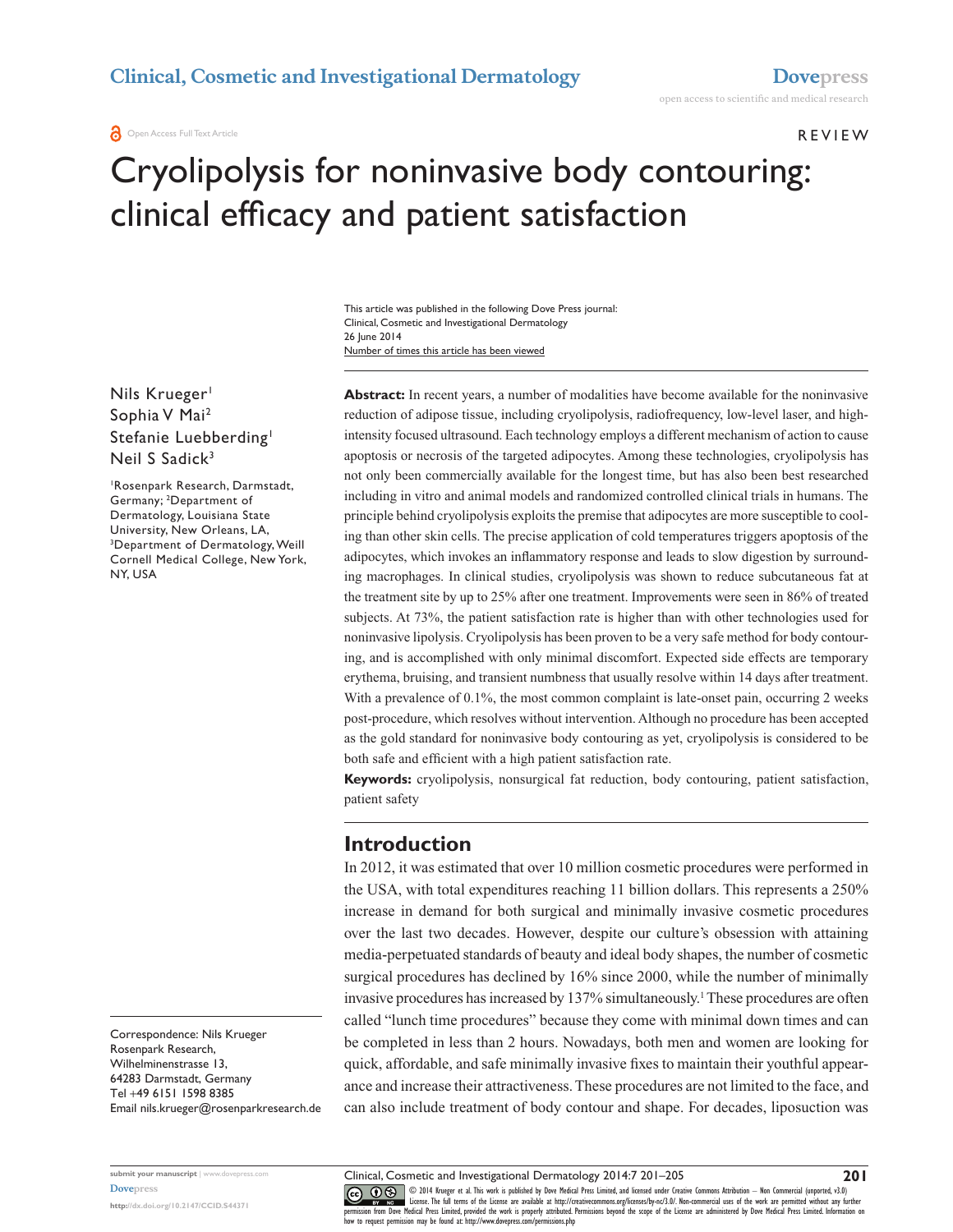the only accepted procedure for body contouring; it has now been receiving more and more competition from noninvasive approaches that involve no anesthesia, operating room time, or surgical incisions to the skin. While the results of these new technologies are less dramatic and immediate, they come without the level of risk and side effects associated with surgical procedures.

## **Body contouring techniques**

A number of newly designed modalities have become available to the consumer recently, each employing a different mechanism of action to reduce the appearance of adipose tissue (Table 1). One such method uses high-intensity focused ultrasound to deliver focused acoustic energy at specific depths in subcutaneous tissue, and has been cleared by the US Food and Drug Administration (FDA). The combination of a mechanical effect, that disrupts the cell membranes immediately, and a thermal mechanism, that destroys adipocytes at temperatures above 58°C, causes coagulative necrosis within a small targeted area while the surrounding tissue remains mostly unaffected.<sup>2</sup> Studies have shown evidence of fat necrosis<sup>3</sup> and an average reduction in waist circumference of more than 2 cm 12 weeks after a single treatment.<sup>4</sup>

Other players in body contouring include radiofrequency devices. While this technique also causes thermal injury to targeted tissue layers, it does so using electrical energy. Radiofrequency devices have traditionally been used for tightening of skin laxity and rhytides, as the thermal damage that ensues results in contraction of collagen and remodeling.<sup>5</sup> However, a clinical study by Franco et al<sup>6</sup> shows that radiofrequency devices can be used to selectively heat subcutaneous

|  |  |  | Table I Comparison of technologies for fat reduction |
|--|--|--|------------------------------------------------------|
|--|--|--|------------------------------------------------------|

| <b>Technology</b>                       | <b>Mechanism</b><br>of action | Pain<br>level | <b>Side effects</b>                                    | <b>Treatments</b><br>needed (n) |
|-----------------------------------------|-------------------------------|---------------|--------------------------------------------------------|---------------------------------|
| High-intensity<br>focused<br>ultrasound | <b>Necrosis</b>               | <b>High</b>   | Massive<br>bruising and<br>tenderness up<br>to 2 weeks | $I-2$                           |
| Unipolar<br>radiofrequency              | Apoptosis                     | Medium        | Redness and<br>tenderness<br>for $I - 3$ days          | $2 - 3$                         |
| Low-level<br>laser therapy              | Apoptosis                     | None          | None                                                   | 6                               |
| Acoustic<br>wave therapy                | Apoptosis                     | None          | None                                                   | 8                               |
| Cryolipolysis                           | Apoptosis                     | Low           | Numbness and<br>bruising for up<br>to 7 days           | $1 - 2$                         |

adipose tissue and induce lethal thermal damage to adipose tissue while sparing the overlying and underlying tissues. Thermal exposures to 43°C–45°C over several minutes may result in a delayed adipocyte death response. This may have a role in decreasing overall waist circumference and fat removal as well.<sup>7</sup> Uniform heating of subcutaneous tissue at sustained therapeutic temperatures has been shown to trigger apoptosis of cells.<sup>8</sup> A decrease in fat volume is supposed to be seen 3–8 weeks after treatment.

Low-level laser therapy is a unique modality that is not based on thermal tissue damage. Its efficacy is still under investigation; however, one of the proposed mechanisms of action is based on the concept of producing transient pores in adipocytes, allowing lipids to leak out.9,10 Another proposed noninvasive means of reducing localized fat accumulation is acoustic wave therapy. Mechanical stimuli from application of these short pulsed waves are thought to activate new collagen growth, stimulate angiogenesis around fat cells, and activate lipases, resulting in tightening and improved appearance of cellulite.<sup>11</sup>

# **Cryolipolysis and its mechanism of action**

Cryolipolysis is a completely different modality from the techniques discussed so far. The principle behind this technology exploits the premise that adipocytes are more susceptible to cooling than other skin cells.

Precise application of cold temperatures triggers the death of adipocytes that are subsequently engulfed and digested by macrophages.12,13 No changes in subcutaneous fat are noticeable immediately after treatment. An inflammatory process stimulated by apoptosis of adipocytes, as reflected by an influx of inflammatory cells, can be seen within 3 days after treatment and peaks at approximately 14 days thereafter as the adipocytes become surrounded by histiocytes, neutrophils, lymphocytes, and other mononuclear cells. At 14–30 days after treatment, macrophages and other phagocytes surround, envelope, and digest the lipid cells as part of the body's natural response to injury. Four weeks after treatment, the inflammation lessens and the adipocyte volume is decreased. Two to 3 months after treatment, the interlobular septa are distinctly thickened and the inflammatory process further decreases. By this time, the fat volume in the treated area is apparently decreased and the septae account for the majority of the tissue volume.<sup>14,15</sup>

In 2010, the FDA cleared a cryolipolytic device (CoolSculpting®; ZELTIQ Aesthetics, Inc., Pleasanton, CA, USA) for reduction of flank and abdominal fat. In April 2014,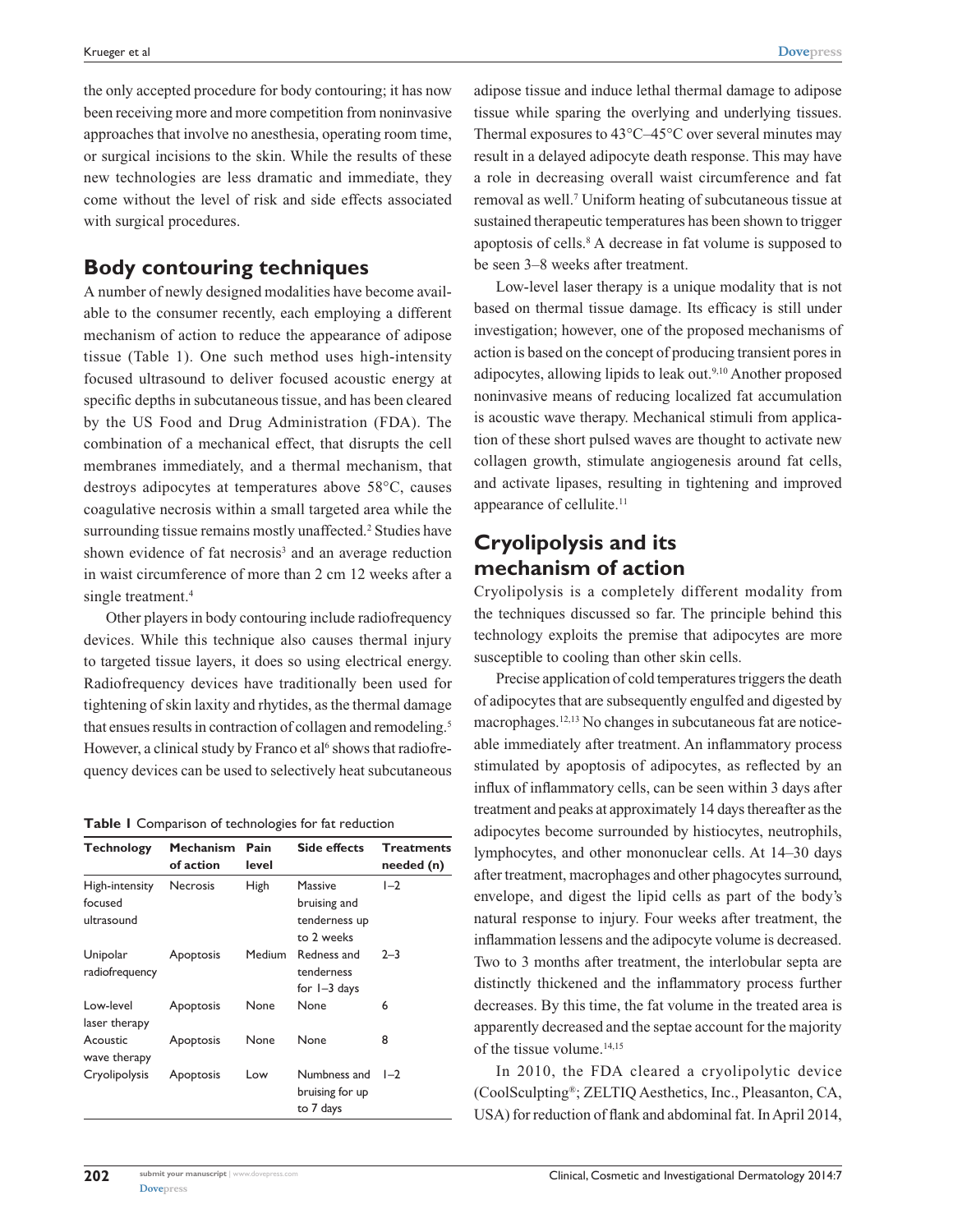the FDA also cleared this system for the treatment of subcutaneous fat in the thighs (Figure 1).16 One part of the device is a cup-shaped applicator with two cooling panels that is applied to the treatment area. The tissue is drawn into the handpiece under moderate vacuum and the selected temperature is modulated by thermoelectric elements and controlled by sensors that monitor the heat flux out of the tissue. Each area is treated for approximately 45 minutes and should be massaged for 2 minutes upon completion to improve the clinical outcome. The patient is then discharged home and is free to resume normal activities immediately after treatment.17 The number of treatment cycles needed depends on the treatment area. While good results at the flanks can usually be achieved with only one treatment, the back and the inner and outer thighs often require more than two treatments.18 Repeated treatment sessions should be spaced 8 weeks apart to allow the inflammatory process to resolve.<sup>15</sup>

# **Clinical efficacy and safety of cryolipolysis**

The clinical efficacy and safety of cryolipolysis has been studied in both human and animal models. In two separate studies, animal models demonstrated a reduction of up to 1 cm or 40% of the total fat layer thickness after a single exposure without harming the overlying skin.<sup>12,13</sup> Manstein et al found lipid-laden mononuclear inflammatory cells and local thickening of fibrous septae at 2 weeks post-procedure, implicating apoptosis and phagocytosis as contributing factors in the mode of action.<sup>12</sup> Evaluation of lipids over a 3-month period following treatment showed normal cholesterol and triglyceride levels.<sup>13</sup>



**Figure 1** Indications cleared by the US Food and Drug Administration (blue) and off-label indications (pink) for cryolipolysis as mentioned in peer-reviewed publications.

Several studies in humans have shown comparable results. One study published in 2009 involving ten subjects reported a 20.4% and 25.5% reduction in the fat layer 2 months and 6 months after treatment, respectively.19 More recently, a retrospective multicenter study using patient surveys, photographic documentation, and caliper measurements, was published by Dierickx et al.<sup>20</sup> These investigators reported that 86% of 518 subjects showed improvement. The body sites at which cryolipolysis was most effective were the abdomen, back, and flank. Patients completed a satisfaction questionnaire, with 73% reporting being satisfied and 82% being prepared to recommend cryolipolysis to a friend. The majority described minimal to tolerable discomfort during the procedure. Eighty-nine percent of respondents reported a positive perception of the treatment duration. In a report on the clinical and commercial experience with cryolipolysis in a private plastic surgery practice, only six of 528 patients were dissatisfied with the clinical outcome; four of these six patients were satisfied when treated a second time.18 A study by Garibyan et al used a three-dimensional camera to evaluate the amount of fat loss after cryolipolysis. Mean fat loss between baseline and the 2-month follow-up visit was 56.2±25.6 cc on the treated side and 16.6±17.6 cc on the control side  $(P<0.0001)$ . Two months post-treatment, the mean difference in fat loss between the treated and untreated sides was  $39.6$  cc.<sup>21</sup> In an uncontrolled study by Ferraro et al, cryolipolysis was combined with acoustic waves to achieve possible synergistic effects. These authors reported significant reductions of up to 6.7 cm in circumference and up to 4.5 cm in thickness of the fat layer 12 weeks after 3–4 treatments.<sup>22</sup> However, it should be pointed out that body contouring studies are difficult to perform because natural variability is high and the reproducibility of many measurements is low.

The long-term duration of effect of cryolipolysis has not been evaluated as yet. Only one small case study of two subjects who were treated unilaterally on one flank and followed photographically for up to 5 years post-procedure has been published. In this study, fat reduction was found to be durable despite fluctuations in body weight.23 Although little to nothing is known about the durability of fat loss induced by selective cryolysis, there is no evidence that the fat lost after cold exposure could regenerate.

With regard to the safety profile, several publications including two systematic literature reviews have failed to identify any significant adverse events that could be attributed to cryolipolysis, including scarring, ulceration, or disfigurement. Although cold temperatures are known to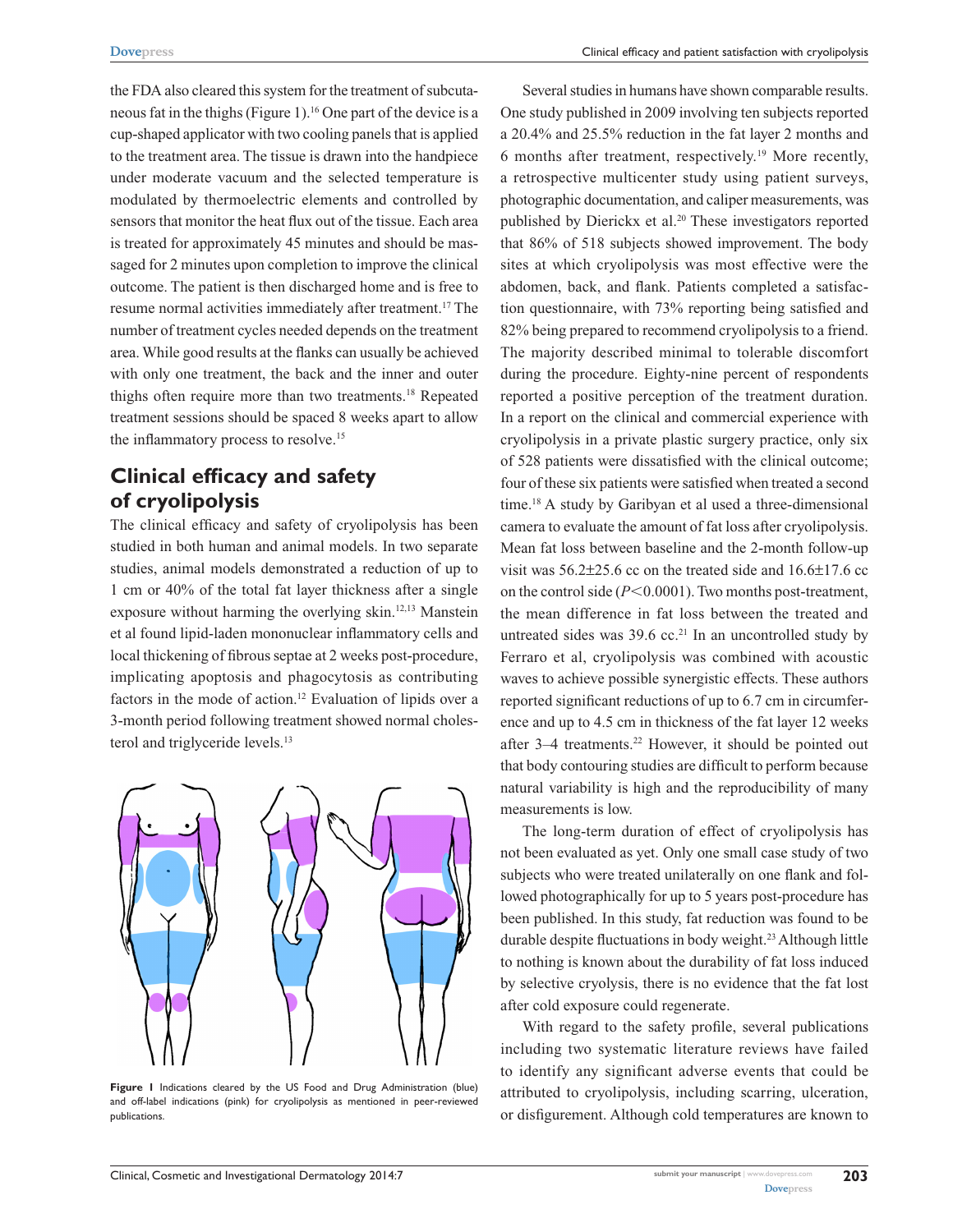induce subcutaneous panniculitis, no cases of nodule formation have been reported.<sup>12–23</sup> Expected side effects are temporary erythema, bruising, and transient numbness that usually resolve within 14 days after treatment.<sup>13</sup> With more than 850,000 procedures performed worldwide, only 850 adverse events have been reported. The most common complaint is late-onset pain, occurring 2 weeks post-procedure, that resolves without intervention. Paradoxical adipocyte hyperplasia, a condition where additional fat grows at the treatment site and occurs approximately 6 months postoperatively, has been reported in 33 cases.<sup>24</sup> The pathogenesis of this phenomenon is unknown, but several hypothesized mechanisms are under discussion. Possible treatments rely on liposuction or abdominoplasty, because spontaneous resolution has not been reported as yet. Sensory alteration was investigated by Coleman et al in nine subjects by clinical neurological examination and biopsy for nerve staining.<sup>19</sup> Six of the nine patients had a transient reduction in sensation, which returned to normal after a mean of 3.6 weeks. There were no neural changes on the biopsies. Potential changes in lipid levels after treatment were assessed in the two studies without any significant findings. $14-25$  Further, no notable changes in liver function were found in 40 patients followed for 12 weeks after cryolipolysis.25

## **Discussion**

All nonsurgical procedures for body sculpting rest on the principle of either inducing fat cell necrosis or apoptosis in order to achieve a discernible and quantifiable result. A variety of modalities can be used to achieve this goal, including laser light, radiofrequency, acoustic waves, coldness, or chemicals. They differ from each other not only by their mechanism of action, but also in response rate, side effects, level of discomfort/pain, and the number of treatments needed. Although no procedure has been accepted as the gold standard as yet, cryolipolysis is considered to be both safe and effective, with a high patient satisfaction rate of up to 73% after one treatment.20 This rate is comparable with that of high-intensity focused ultrasound and acoustic wave therapy (62.3% and 64%, respectively). However, these modalities are associated with either a higher rate of adverse events and pain or a high number of up to eight treatments necessary to achieve the desired effect.<sup>4–11</sup> Studies assessing patient satisfaction and efficacy with radiofrequency for fat reduction have not been published as yet. To the authors' best knowledge, no studies assessing the influence of noninvasive body contouring procedures on quality of life have been reported at the time of writing. However, studies show that surgical body contouring as well as weight loss in general have a positive influence on quality of life.<sup>26,27</sup>

Cryolipolysis is safe for all skin types, with no reported pigmentary changes, and is safe for repeated application.18 The best candidates are those within their ideal weight range and those who engage in regular exercise, eat a healthy diet, have noticeable fat bulges on the trunk, are realistic in their expectations, and are willing to maintain the results of cryolipolysis with a healthy, active lifestyle. However, there is a lack of substantial research, with current knowledge based only on uncontrolled case studies and retrospective practice reviews. No head-to-head studies evaluating noninvasive body contouring devices have been conducted as yet. More randomized, controlled, double-blind studies with a sufficient number of subjects and objective measurements with high reproducibility are needed to evaluate the short-term and long-term efficacy and side effects of cryolipolysis. Further research should be directed towards identifying more ideal settings and maintenance programs.

## **Disclosure**

The authors report no conflicts of interest in this work.

#### **References**

- 1. The American Society for Aesthetic Plastic Surgery. 2012 Plastic Surgery Statistics Report Annual Statistics. Available from: [http://www.](http://www.plasticsurgery.org/news/plastic-surgery-statistics/2012-plastic-surgery-statistics.html) [plasticsurgery.org/news/plastic-surgery-statistics/2012-plastic-surgery](http://www.plasticsurgery.org/news/plastic-surgery-statistics/2012-plastic-surgery-statistics.html)[statistics.html.](http://www.plasticsurgery.org/news/plastic-surgery-statistics/2012-plastic-surgery-statistics.html) Accessed May 17, 2014.
- 2. Fatemi A, Kane MAC. High-intensity focused ultrasound effectively reduces waist circumference by ablating adipose tissue from the abdomen and flanks: a retrospective case series. *Aesthetic Plast Surg*. 2010;34(5): 577–582.
- 3. Shalom A, Wiser I, Brawer S, Azhari H. Safety and tolerability of a focused ultrasound device for treatment of adipose tissue in subjects undergoing abdominoplasty: a placebo-control pilot study. *Dermatol Surg*. 2013;39(5):744–751.
- 4. Jewell ML, Baxter RA, Cox SE, et al. Randomized sham-controlled trial to evaluate the safety and effectiveness of a high-intensity focused ultrasound device for noninvasive body sculpting. *Plast Reconstr Surg*. 2011;128(1):253–262.
- 5. Zelickson BD, Kist D, Bernstein E, et al. Histological and ultrastructural evaluation of the effects of a radiofrequency-based nonablative dermal remodeling device: a pilot study. *Arch Dermatol*. 2004;140(2): 204–209.
- 6. Franco W, Kothare A, Ronan SJ, Grekin RC, McCalmont TH. Hyperthermic injury to adipocyte cells by selective heating of subcutaneous fat with a novel radiofrequency device: feasibility studies. *Lasers Surg Med*. 2010;42(5):361–370.
- 7. Manuskiatti W, Wachirakaphan C, Lektrakul N, Varothai S. Circumference reduction and cellulite treatment with a TriPollar radiofrequency device: a pilot study. *J Eur Acad Dermatol Venereol*. 2009;23(7):820–827.
- 8. Franco W, Kothare A, Goldberg DJ. Controlled volumetric heating of subcutaneous adipose tissue using a novel radiofrequency technology. *Lasers Surg Med*. 2009;41(10):745–750.
- McRae E, Boris J. Independent evaluation of low-level laser therapy at 635nm for non-invasive body contouring of the waist, hips, and thighs. *Lasers Surg Med*. 2013;45(1):1–7.